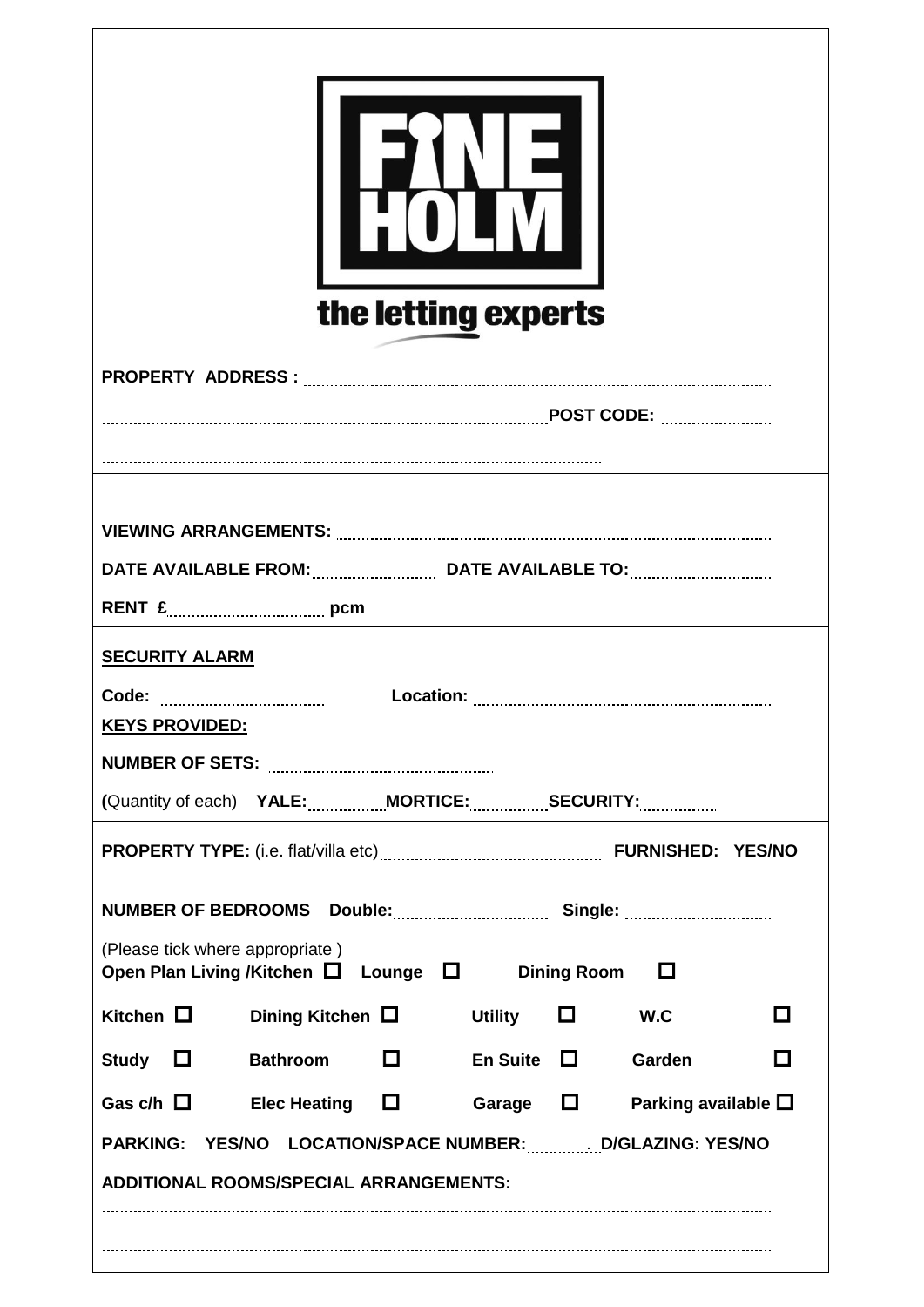| <b>PHONE LINE: YES/NO</b>                                                                  | <b>RESTRICTIONS</b>                          |                                                 | (office use only)<br><b>BOARD INSTRUCTION</b> |  |  |  |
|--------------------------------------------------------------------------------------------|----------------------------------------------|-------------------------------------------------|-----------------------------------------------|--|--|--|
| <b>PROVIDER:</b>                                                                           | <b>DSS</b><br><b>YES/NO</b>                  |                                                 | <b>GBOARD/TBOARD</b>                          |  |  |  |
| <b>PHONE NO:</b>                                                                           | <b>STUDENT'S</b><br><b>SMOKERS</b>           | <b>YES/NO</b><br><b>YES/NO</b><br><b>YES/NO</b> |                                               |  |  |  |
|                                                                                            | <b>3 MONTH LEASE YES/NO</b><br><b>PETS</b>   |                                                 |                                               |  |  |  |
|                                                                                            |                                              |                                                 |                                               |  |  |  |
| <b>HMO LICENSE:</b><br><b>YES/NO</b><br>(only applicable for 3 or more bedroom properties) |                                              |                                                 |                                               |  |  |  |
|                                                                                            | <b>LEGAL REQUIREMENTS/SAFETY INFORMATION</b> |                                                 |                                               |  |  |  |
| <b>SMOKE ALARM: YES/NO</b>                                                                 |                                              |                                                 | <b>MAINS/BATTERY</b>                          |  |  |  |
| IF NO ALARM TO BE ARRANGED BY:                                                             |                                              |                                                 | <b>FINEHOLM/LANDLORD</b>                      |  |  |  |
|                                                                                            |                                              |                                                 |                                               |  |  |  |
| <b>LANDLORD REGISTRATION:</b>                                                              |                                              |                                                 | <b>FINEHOLM/LANDLORD</b>                      |  |  |  |
| <b>ENERGY PERFORMANCE CERTIFICATE:</b>                                                     |                                              |                                                 | <b>FINEHOLM/LANDLORD</b>                      |  |  |  |
| <b>INVENTORY</b> (One off charge £95)                                                      |                                              |                                                 | <b>FINEHOLM/LANDLORD</b>                      |  |  |  |
|                                                                                            |                                              |                                                 |                                               |  |  |  |
| <b>Buildings Insurer:</b>                                                                  |                                              | <b>Contents Insurer:</b>                        |                                               |  |  |  |
| <b>Insurers Address:</b>                                                                   |                                              | <b>Insurers Address:</b>                        |                                               |  |  |  |
|                                                                                            |                                              |                                                 |                                               |  |  |  |
| <b>Telephone number:</b>                                                                   |                                              | Telephone number:                               |                                               |  |  |  |
| <b>Policy Number:</b>                                                                      |                                              | <b>Policy Number:</b>                           |                                               |  |  |  |
|                                                                                            | <b>MAINTENANCE INSTRUCTIONS</b>              |                                                 |                                               |  |  |  |
| <b>GAS SAFETY TO BE ARRANGED BY:</b>                                                       |                                              |                                                 | <b>FINEHOLM/LANDLORD</b>                      |  |  |  |
| (must be Gas Safe registered engineer)                                                     |                                              |                                                 |                                               |  |  |  |
|                                                                                            |                                              |                                                 |                                               |  |  |  |
| <b>GENERAL MAINTENANCE:</b>                                                                |                                              |                                                 | <b>FINEHOLM/LANDLORD</b>                      |  |  |  |
|                                                                                            |                                              |                                                 |                                               |  |  |  |
|                                                                                            |                                              |                                                 |                                               |  |  |  |
|                                                                                            |                                              |                                                 |                                               |  |  |  |
|                                                                                            |                                              |                                                 |                                               |  |  |  |
|                                                                                            |                                              |                                                 |                                               |  |  |  |
|                                                                                            |                                              |                                                 |                                               |  |  |  |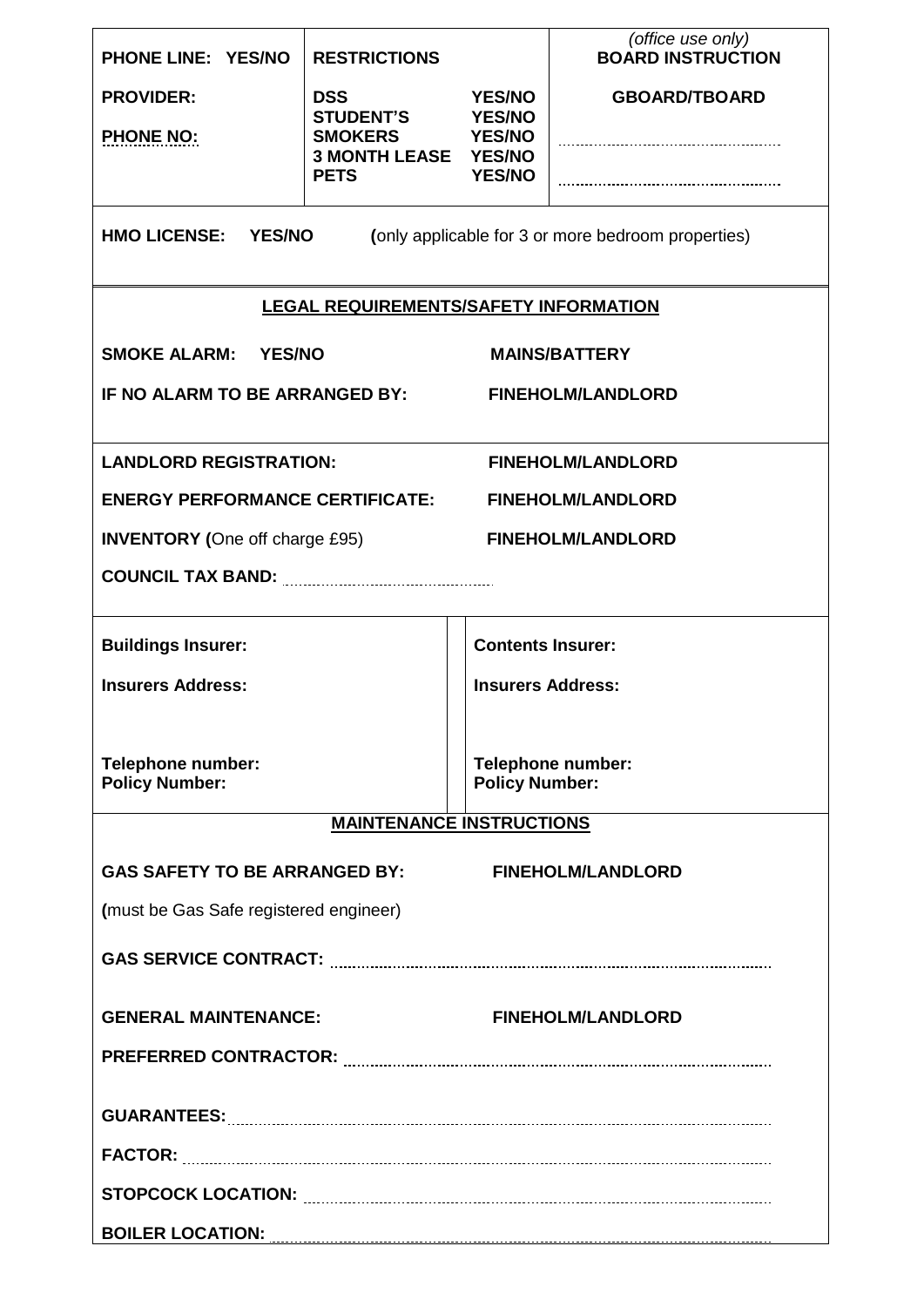| Do you require a quote for insurance?                                            |                        | <b>YES/NO</b>                                              |
|----------------------------------------------------------------------------------|------------------------|------------------------------------------------------------|
| If YES, please specify:                                                          |                        | <b>Buildings/Contents/Both</b>                             |
|                                                                                  | <b>UTILITIES</b>       |                                                            |
|                                                                                  |                        |                                                            |
|                                                                                  |                        | Powercard/Token meter: YES/NO Gas card/token meter: YES/NO |
|                                                                                  |                        |                                                            |
|                                                                                  |                        |                                                            |
|                                                                                  |                        |                                                            |
|                                                                                  |                        |                                                            |
| MORTGAGE APPROVED: YES/NO                                                        |                        |                                                            |
|                                                                                  |                        |                                                            |
| PARTICIPATE IN RENT GUARANTEE SCHEME: YES/NO<br>Are owners resident in UK/ABROAD | <b>TAX INFORMATION</b> | (optional 2.54%)                                           |
|                                                                                  |                        | IF NON RESIDENT PLEASE COMPLETE BELOW                      |
| 1.                                                                               |                        |                                                            |
| <b>Tax forms left</b><br>2.                                                      | <b>YES/NO</b>          |                                                            |
|                                                                                  | ***************        |                                                            |
| <b>SPECIFICS</b>                                                                 |                        |                                                            |
|                                                                                  |                        |                                                            |
|                                                                                  |                        |                                                            |
|                                                                                  |                        |                                                            |
| <b>FEES</b>                                                                      |                        |                                                            |
| <b>MANAGEMENT FEE</b>                                                            | <b>MARKETING FEE</b>   | <b>INVENTORY FEE</b>                                       |
| <b>CHECK OUT FEE</b>                                                             | <b>RENT GUARANTEE</b>  |                                                            |
|                                                                                  |                        |                                                            |